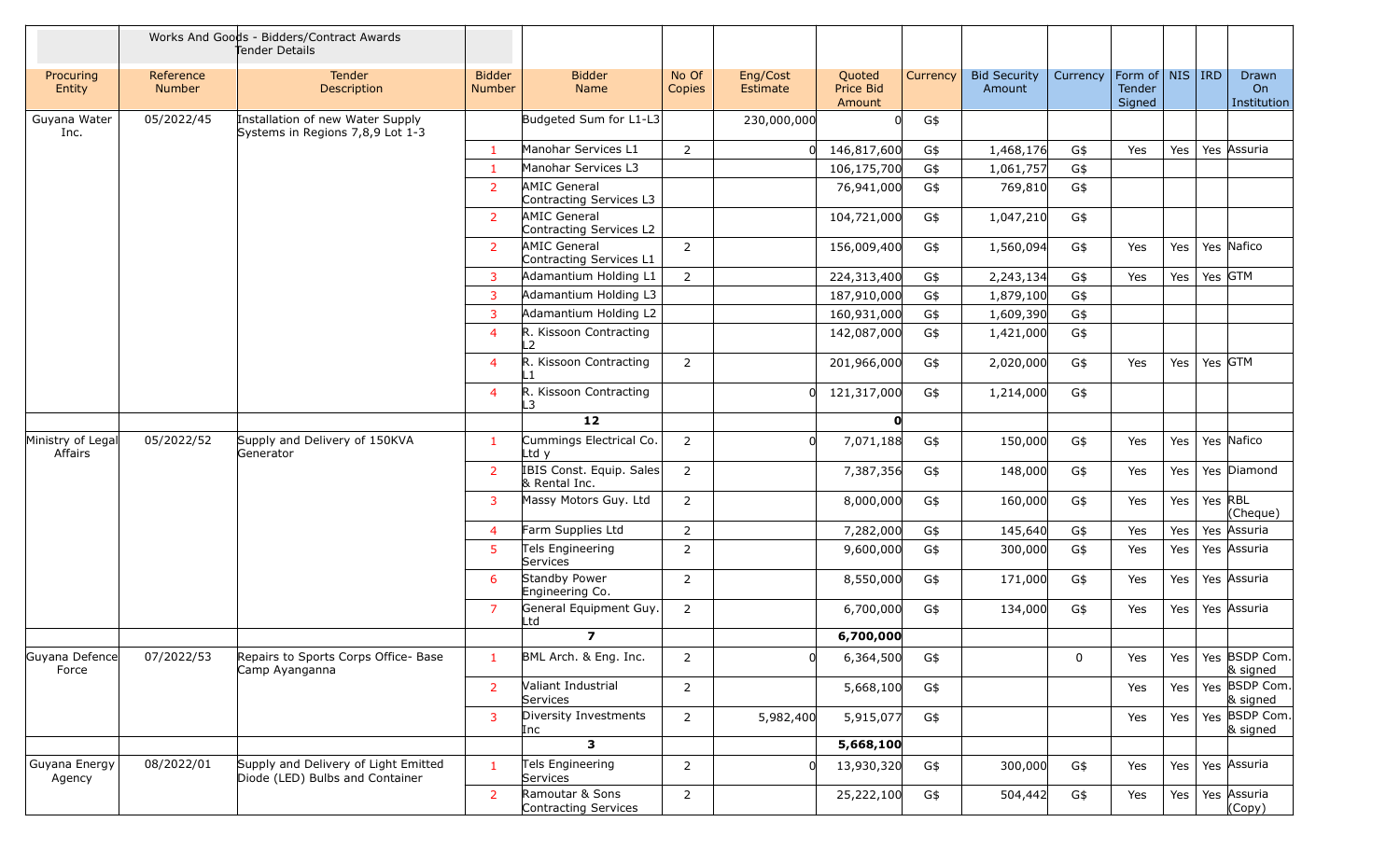|                          |                            | Works And Goods - Bidders/Contract Awards<br>Tender Details                          |                                |                                                          |                 |                      |                               |             |                               |          |                                                     |     |                    |                            |
|--------------------------|----------------------------|--------------------------------------------------------------------------------------|--------------------------------|----------------------------------------------------------|-----------------|----------------------|-------------------------------|-------------|-------------------------------|----------|-----------------------------------------------------|-----|--------------------|----------------------------|
| Procuring<br>Entity      | Reference<br><b>Number</b> | Tender<br>Description                                                                | <b>Bidder</b><br><b>Number</b> | <b>Bidder</b><br>Name                                    | No Of<br>Copies | Eng/Cost<br>Estimate | Quoted<br>Price Bid<br>Amount | Currency    | <b>Bid Security</b><br>Amount | Currency | Form of $\vert$ NIS $\vert$ IRD<br>Tender<br>Signed |     |                    | Drawn<br>On<br>Institution |
|                          | 08/2022/01                 |                                                                                      | 3                              | Fit It Depot                                             | $\overline{2}$  |                      | 15,821,906                    | G\$         | 336,500                       | G\$      | Yes                                                 | Yes | Yes Caricom        |                            |
|                          |                            |                                                                                      | $\overline{a}$                 | N. Balgobin & Sons<br>Contrac. Ser. & Elec.<br>Sup.      | $\overline{2}$  |                      | 16,671,990                    | G\$         | 333,440                       | G\$      | Yes                                                 | Yes | Yes Assuria        |                            |
|                          |                            |                                                                                      |                                | 4                                                        |                 |                      | 13,930,320                    |             |                               |          |                                                     |     |                    |                            |
| Guyana Water<br>Inc.     | 09/2022/45                 | Supply and Delivery of New Mini<br>Excavators & Tow Trailes                          | $\mathbf{1}$                   | General Equip. Guy. Ltd                                  | $\overline{2}$  |                      | 26,426,226                    | G\$         | 396,393                       | G\$      | Yes                                                 | Yes | Yes Assuria        |                            |
|                          |                            |                                                                                      | 2                              | Guyana Tractor &<br>Equipment                            | $\overline{2}$  |                      | 32,000,000                    | G\$         | 480,000                       | G\$      | Yes                                                 | Yes | Yes Caricom        |                            |
|                          |                            |                                                                                      | 3                              | Farms Supplies Ltd                                       | $\overline{2}$  |                      | 28,000,000                    | G\$         | 420,000                       | G\$      | Yes                                                 | Yes | Yes Assuria        |                            |
|                          |                            |                                                                                      | $\overline{4}$                 | IBIS Const. Equip. Sales<br>& Rentals Inc.               | $\overline{2}$  |                      | 36,929,116                    | G\$         | 563,000                       | G\$      | Yes                                                 | Yes | Yes Diamond        |                            |
|                          |                            |                                                                                      |                                | 4                                                        |                 |                      | 26,426,226                    |             |                               |          |                                                     |     |                    |                            |
| Guyana Defence<br>Force  | 09/2022/53                 | Repairs to Coast Guard Base- Stanley<br>Town, New Amsterdam Berbice                  | $\mathbf{1}$                   | A. Mohabir & Sons<br>Supermarket &<br>Hardware           | $\overline{2}$  |                      | 8,648,760                     | G\$         |                               | 0        | Yes                                                 | Yes |                    | Yes BSDP Com.<br>& signed  |
|                          |                            |                                                                                      | $\overline{2}$                 | Professional Engineering<br>& Const. Ser.                | $\overline{2}$  |                      | 7,031,635                     | G\$         |                               |          | Yes                                                 | Yes |                    | Yes BSDP Com.<br>& signed  |
|                          |                            |                                                                                      | 3                              | Memorex Enterprises                                      | $\overline{2}$  |                      | 7,878,735                     | G\$         |                               |          | Yes                                                 | Yes |                    | Yes BSDP Com.<br>& signed  |
|                          |                            |                                                                                      | $\overline{4}$                 | Diversity Investments<br>Inc                             | $\overline{2}$  |                      | 9,999,280                     | G\$         |                               |          | Yes                                                 | Yes |                    | Yes BSDP Com.<br>& signed  |
|                          |                            |                                                                                      | 5                              | Valiant Industrial<br>Service                            | $\overline{2}$  |                      | 9,609,820                     | G\$         |                               |          | Yes                                                 | Yes |                    | Yes BSDP Com.<br>& signed  |
|                          |                            |                                                                                      | 6                              | BML Arc. & Eng. Inc                                      | $\overline{2}$  | 9,951,450            | 11,235,200                    | G\$         |                               |          | Yes                                                 | Yes |                    | Yes BSDP Com.<br>& signed  |
|                          |                            |                                                                                      |                                | 6                                                        |                 |                      | 7,031,635                     |             |                               |          |                                                     |     |                    |                            |
| Ministry of<br>Education | 10/2022/40                 | Supply and Delivery of Multi-Function<br>Printer                                     |                                | No Bid Received                                          | $\mathbf 0$     |                      |                               |             |                               | 0        | $\mathbf 0$                                         | 0   | $0 \mid 0$         |                            |
|                          |                            |                                                                                      |                                | 1                                                        |                 |                      | 0                             |             |                               |          |                                                     |     |                    |                            |
| Ministry of<br>Finance   | 13/2022/03                 | Procurement of Security Services for<br>the Ministry of Finance Annex Building       | $\mathbf{1}$                   | Kayla Gold Mining Sec.<br>Ser. Inc                       | $\overline{2}$  | $\Omega$             | 7,090,344                     | G\$         | 70,903                        | G\$      | Yes                                                 | Yes | Yes Caricom        |                            |
|                          |                            |                                                                                      | $\overline{2}$                 | Kalibur Security                                         | $\mathbf{1}$    | <sup>0</sup>         | 5,485,680                     | G\$         | 54,857                        | G\$      | Yes                                                 | Yes | Yes Caricom        |                            |
|                          |                            |                                                                                      | 3                              | RK's Guyana Sec. Se.                                     | $\mathbf{1}$    |                      | 6,582,816                     | G\$         | 67,000                        | G\$      | Yes                                                 | Yes | Yes Nafico         |                            |
|                          |                            |                                                                                      | $\overline{4}$                 | Strategic Action Sec.<br>Ltd                             | $\overline{2}$  |                      | 5,061,600                     | G\$         | 50,616                        | G\$      | Yes                                                 |     | Yes   Yes   Nafico |                            |
|                          |                            |                                                                                      |                                | $\overline{\mathbf{4}}$                                  |                 |                      | 5,061,600                     |             |                               |          |                                                     |     |                    |                            |
| Ministry of<br>Health    | 13/2022/47                 | Consultancy Services for the<br>Construction Supervision of Six<br>Regional Hospital | $\mathbf{1}$                   | Vikab Eng. Cons. Ltd in<br>assoc. with Jane Cons.<br>Inc | 3               |                      |                               | $\mathbf 0$ |                               | 0        | Yes                                                 | Yes | Yes Financial      | Proposal<br>Submitted      |
|                          |                            |                                                                                      | $\overline{2}$                 | <b>E&amp;A Consultants Inc</b>                           | $\overline{4}$  |                      |                               |             |                               |          | Yes                                                 | Yes | Yes Financial      | Proposal<br>Submitted      |
|                          |                            |                                                                                      |                                | $\mathbf{2}$                                             |                 |                      | O                             |             |                               |          |                                                     |     |                    |                            |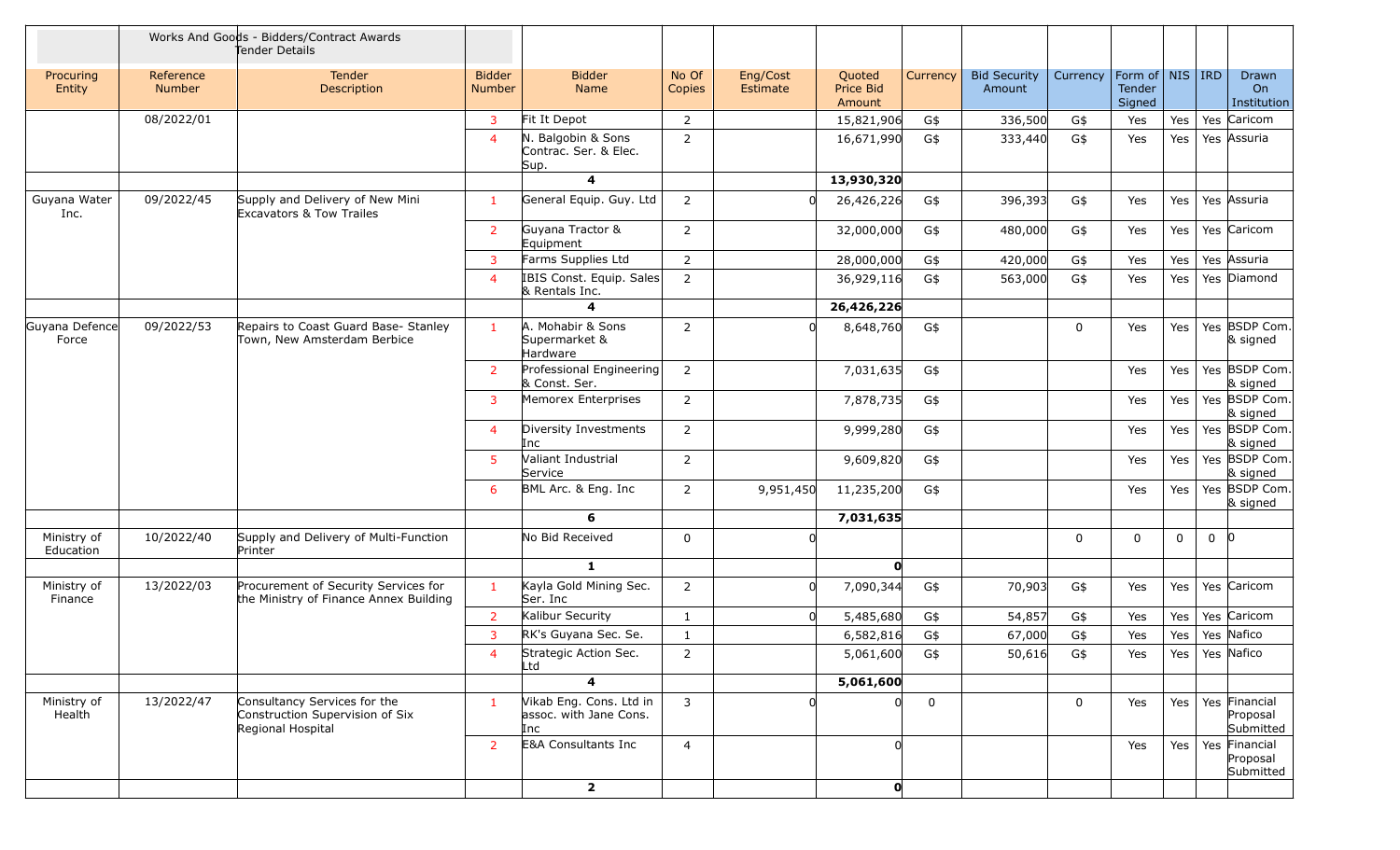|                             |                            | Works And Goods - Bidders/Contract Awards<br>Tender Details                                       |                                |                                                        |                 |                      |                               |             |                               |          |                                         |     |                 |                                        |
|-----------------------------|----------------------------|---------------------------------------------------------------------------------------------------|--------------------------------|--------------------------------------------------------|-----------------|----------------------|-------------------------------|-------------|-------------------------------|----------|-----------------------------------------|-----|-----------------|----------------------------------------|
| Procuring<br>Entity         | Reference<br><b>Number</b> | Tender<br>Description                                                                             | <b>Bidder</b><br><b>Number</b> | <b>Bidder</b><br>Name                                  | No Of<br>Copies | Eng/Cost<br>Estimate | Quoted<br>Price Bid<br>Amount | Currency    | <b>Bid Security</b><br>Amount | Currency | Form of   NIS   IRD<br>Tender<br>Signed |     |                 | Drawn<br>On<br>Institution             |
|                             | 14/2022/47                 | Consultancy Services for the<br>Construction Supervision of a Pediatric<br>and Maternity Hospital | -1                             | RVS Structural Eng. in<br>assoc. Alvair & APM          | $\overline{2}$  |                      |                               | $\mathbf 0$ |                               | 0        | Yes                                     | Yes |                 | Yes Financial<br>Proposal<br>Submitted |
|                             |                            |                                                                                                   | 2                              | SRKN'gineering.<br>H.Morrison+<br>RWoodtuck& WSPCarib. | $\overline{2}$  |                      |                               |             |                               |          | Yes                                     | Yes |                 | Yes Financial<br>Proposal<br>Submitted |
|                             |                            |                                                                                                   | 3                              | Vikab Eng. Consult. Ltd<br>in ass. Jane Consult        | 3               |                      |                               |             |                               |          | Yes                                     | Yes |                 | Yes Financial<br>Proposal<br>Submitted |
|                             |                            |                                                                                                   |                                | 3                                                      |                 |                      | O                             |             |                               |          |                                         |     |                 |                                        |
| Ministry of<br>Home Affairs | 14/2022/51                 | Remodeling and Rehabilitation of<br>Mahdia Police Station                                         |                                | Navin's & Sons<br>Construction                         | $\overline{2}$  |                      | 102,314,205                   | G\$         | 500,000                       | G\$      | Yes                                     | Yes |                 | Yes Assuria                            |
|                             |                            |                                                                                                   | $\overline{2}$                 | R&J Ramphal Variety<br>Store & Trans. Ser.             | $\overline{2}$  |                      | 79,579,399                    | G\$         | 500,000                       | G\$      | Yes                                     | Yes |                 | Yes Premier<br>Ins                     |
|                             |                            |                                                                                                   | 3                              | R. Kissoon Cont. Ser.                                  |                 | 81,939,207           | 112,257,287                   | G\$         | 500,000                       | G\$      | Yes                                     | Yes |                 | Yes GTM                                |
|                             |                            |                                                                                                   |                                | $\overline{\mathbf{3}}$                                |                 |                      | 79,579,399                    |             |                               |          |                                         |     |                 |                                        |
|                             | 15/2022/51                 | Construction of Bunk Bed for the<br>Guyana Police force                                           | -1                             | Navin & Sons Const.                                    | $\overline{2}$  |                      | 9,962,720                     | G\$         | 100,000                       | G\$      | Yes                                     | Yes |                 | Yes Assuria                            |
|                             |                            |                                                                                                   | 2                              | W. Rasheed Service                                     | $\overline{2}$  |                      | 8,765,040                     | G\$         | 100,000                       | G\$      | Yes                                     | Yes |                 | Yes Nafico                             |
|                             |                            |                                                                                                   | 3                              | The Hardware Depot                                     | $\overline{2}$  |                      | 18,845,200                    | G\$         | 100,000                       | G\$      | Yes                                     | Yes |                 | Yes Diamond                            |
|                             |                            |                                                                                                   |                                | 3                                                      |                 |                      | 8,765,040                     |             |                               |          |                                         |     |                 |                                        |
| Ministry of<br>Health       | 22/2022/47                 | Emergency Dry Ice for the Vaccination<br>Programmed                                               | $\mathbf{1}$                   | Demerara Distillers Ltd<br>1                           | $\overline{2}$  |                      | 102,989,880<br>102,989,880    | G\$         | 2,059,798                     | G\$      | Yes                                     | Yes |                 | Yes Diamond<br>Ins                     |
|                             |                            |                                                                                                   |                                |                                                        |                 |                      |                               |             |                               |          |                                         |     |                 |                                        |
|                             | 32/2022/47                 | Supply and Delivery of Breast Milk<br>Substitute                                                  | -1                             | Distribution Services<br>Ltd                           | $\overline{2}$  |                      | 24,509,760                    | G\$         | 490,195                       | G\$      | Yes                                     | Yes |                 | Yes Demerara<br>Bank                   |
|                             |                            |                                                                                                   | $\overline{2}$                 | Descinco Limited                                       | $\overline{2}$  |                      | 27,475,200                    | G\$         | 549,600                       | G\$      | Yes                                     | Yes |                 | Yes Assuria                            |
|                             |                            |                                                                                                   | 3                              | P. Ramroop & Sons                                      | $\overline{2}$  |                      | 51,792,000                    | G\$         | 1,035,840                     | G\$      | Yes                                     | Yes |                 | Yes Caricom<br>Ins                     |
|                             |                            |                                                                                                   | $\overline{4}$                 | Guybiz Establishment                                   | $\overline{2}$  |                      | 72,841,920                    | G\$         | 1,458,384                     | G\$      | Yes                                     | Yes |                 | Yes Assuria                            |
|                             |                            |                                                                                                   | 5                              | Paradise Food Product                                  | $\overline{2}$  |                      | 62,964,480                    | G\$         | 1,259,290                     | G\$      | Yes                                     | Yes |                 | Yes Diamond<br>Ins                     |
|                             |                            |                                                                                                   | 6                              | Ansa Mcal Trinidad Ltd                                 | $\overline{2}$  |                      | 48,671,040                    | G\$         | 973,421                       | G\$      | Yes                                     | Yes | $\vert$ Yes GTM |                                        |
|                             |                            |                                                                                                   | $\overline{7}$                 | Meditron Inc                                           | $\mathcal{P}$   |                      | 46,035,840                    | $G\$        | 920,717                       | G\$      | Yes                                     |     |                 | Yes   Yes $ $ Diamond<br>Ins           |
|                             |                            |                                                                                                   |                                | $\overline{ }$                                         |                 |                      | 24,509,760                    |             |                               |          |                                         |     |                 |                                        |
|                             | 33/2022/47                 | Supply and Delivery of Electrical<br>Appliances                                                   | $\mathbf{1}$                   | General Distributors                                   | 3               |                      | 17,279,786                    | G\$         | 700,000                       | G\$      | Yes                                     |     |                 | Yes   Yes   Caricom<br>Ins             |
|                             |                            |                                                                                                   | $\overline{2}$                 | The Hardware Depot                                     | $\overline{2}$  |                      | 22,688,149                    | G\$         | 453,763                       | G\$      | Yes                                     | Yes |                 | Yes Diamond<br>Ins                     |
|                             |                            |                                                                                                   | 3                              | Guybiz Establishment                                   | $\overline{2}$  |                      | 24,319,000                    | G\$         | 486,380                       | G\$      | Yes                                     | Yes |                 | Yes Assuria                            |
|                             |                            |                                                                                                   | $\overline{4}$                 | Platinum Sales &<br>Services                           | $\overline{2}$  |                      | 20,631,400                    | G\$         | 412,628                       | G\$      | Yes                                     | Yes |                 | Yes Caricom<br>Ins                     |
|                             |                            |                                                                                                   | -5                             | Regal stationery &<br>Computer Center                  | $\overline{2}$  |                      | 9,094,920                     | G\$         | 181,898                       | G\$      | Yes                                     | Yes |                 | Yes Assuria                            |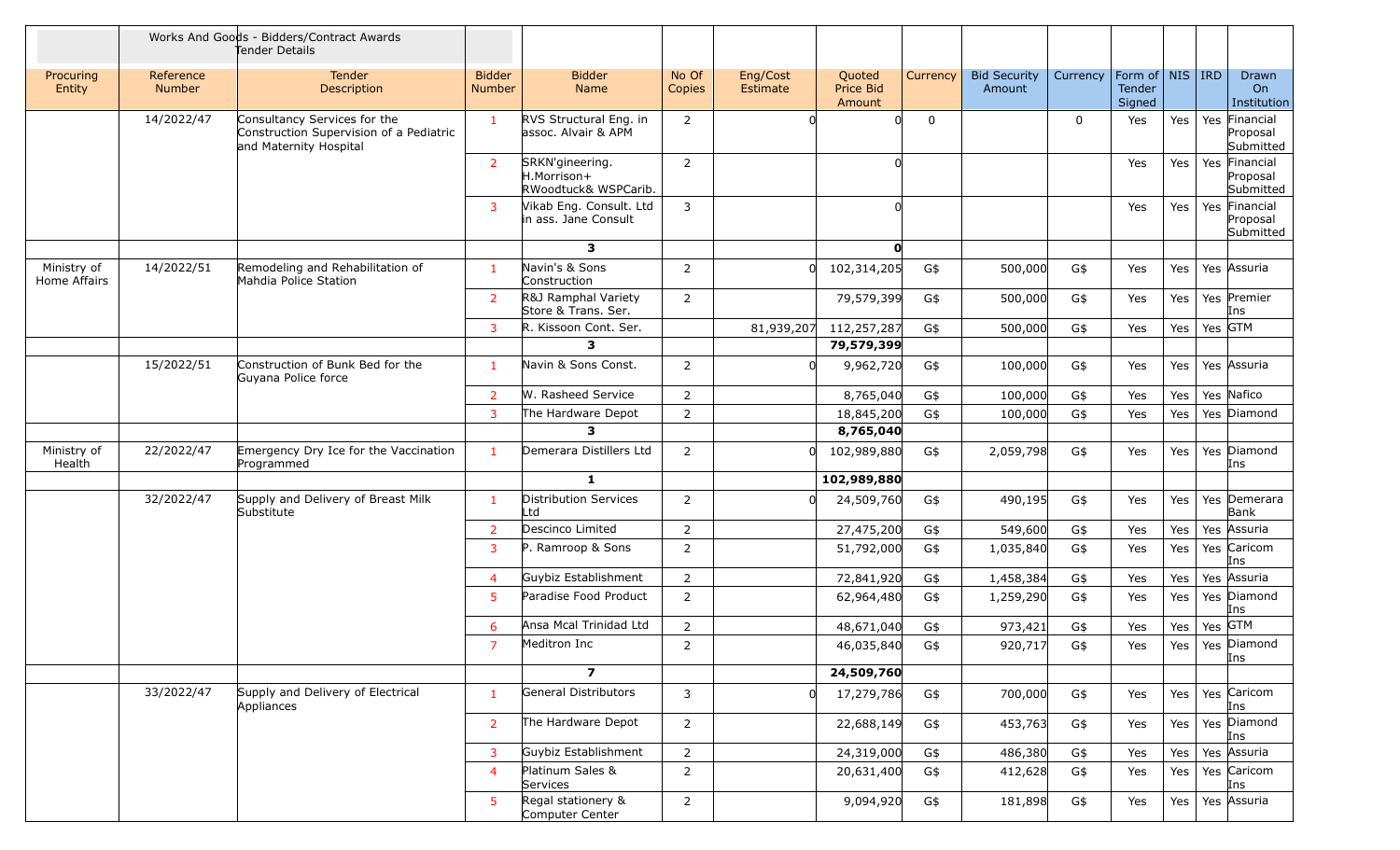|                                                                |                     | Works And Goods - Bidders/Contract Awards<br>Tender Details                    |                                |                                            |                 |                      |                               |          |                               |               |                                         |         |                              |
|----------------------------------------------------------------|---------------------|--------------------------------------------------------------------------------|--------------------------------|--------------------------------------------|-----------------|----------------------|-------------------------------|----------|-------------------------------|---------------|-----------------------------------------|---------|------------------------------|
| Procuring<br>Entity                                            | Reference<br>Number | <b>Tender</b><br>Description                                                   | <b>Bidder</b><br><b>Number</b> | <b>Bidder</b><br>Name                      | No Of<br>Copies | Eng/Cost<br>Estimate | Quoted<br>Price Bid<br>Amount | Currency | <b>Bid Security</b><br>Amount | Currency      | Form of   NIS   IRD<br>Tender<br>Signed |         | Drawn<br>On<br>Institution   |
|                                                                | 33/2022/47          |                                                                                | 6                              | S&K Const. Consultancy<br>Ser & Gen Sup.   | $\overline{2}$  |                      | 19,461,284                    | G\$      | 389,226                       | G\$           | Yes                                     | Yes     | Yes Caricom<br>Ins           |
|                                                                |                     |                                                                                |                                | 6                                          |                 |                      | 9,094,920                     |          |                               |               |                                         |         |                              |
|                                                                | 34/2022/47          | Supply and Delivery of Office and<br>Industrial Equipment                      | $\overline{1}$                 | Laparkan Trading<br>Guyana Ltd             | $\overline{2}$  | <sup>0</sup>         | 3,286,200                     | G\$      | 65,724                        | G\$           | Yes                                     | Yes     | Yes GTM                      |
|                                                                |                     |                                                                                | 2                              | Nationwide Imports                         | $\mathbf{1}$    |                      | 16,900,000                    | G\$      | 388,000                       | G\$           | Yes                                     | Yes     | Yes GTM                      |
|                                                                |                     |                                                                                | 3                              | Regal Stationery &<br>Computer Center      | $\overline{2}$  |                      | 3,408,600                     | G\$      | 68,172                        | G\$           | Yes                                     | Yes     | Yes Assuria                  |
|                                                                |                     |                                                                                | $\overline{4}$                 | Guybiz Establishment                       | $\overline{2}$  |                      | 16,755,000                    | G\$      | 335,100                       | G\$           | Yes                                     | Yes     | Yes Assuria                  |
|                                                                |                     |                                                                                | -5                             | S&K Const. Consultancy<br>Ser & Gen. Const | $\overline{2}$  |                      | 6,505,570                     | G\$      | 130,510                       | G\$           | Yes                                     | Yes     | Yes Caricom<br>Ins           |
|                                                                |                     |                                                                                | 6                              | General Distributors                       | 3               |                      | 7,874,400                     | G\$      | 700,000                       | G\$           | Yes                                     | Yes     | Yes Caricom<br>Ins           |
|                                                                |                     |                                                                                | -7                             | The Hardware Depot                         | $\overline{2}$  |                      | 10,798,524                    | G\$      | 215,971                       | G\$           | Yes                                     | Yes     | Yes Diamond<br>Ins           |
|                                                                |                     |                                                                                |                                | $\overline{ }$                             |                 |                      | 3,286,200                     |          |                               |               |                                         |         |                              |
|                                                                | 35/2022/47          | Supply and Delivery of Vehicles                                                | $\overline{1}$                 | Marics & Company Ltd                       | $\overline{2}$  | $\Omega$             | 27,900,000                    | G\$      | 558,000                       | G\$           | Yes                                     | Yes     | Yes Assuria                  |
|                                                                |                     |                                                                                | $\overline{2}$                 | Massy Motors Ltd                           | $\overline{2}$  |                      | 78,800,000                    | G\$      | 1,576,000                     | G\$           | Yes                                     | Yes     | Yes Scotia<br>Bank<br>Cheque |
|                                                                |                     |                                                                                | 3                              | Ideal Auto Inc                             | $\mathbf{1}$    |                      | 35,300,000                    | G\$      | 706,000                       | G\$           | Yes                                     | Yes     | Yes Nafico                   |
|                                                                |                     |                                                                                | $\overline{4}$                 | Farm Supplies Ltd                          | 3               |                      | 31,462,456                    | G\$      | 629,246                       | G\$           | Yes                                     | Yes     | Yes Assuria                  |
|                                                                |                     |                                                                                | -5                             | General Equipment<br>Guyana Ltd            | $\overline{2}$  |                      | 138,255,127                   | G\$      | 2,765,103                     | G\$           | Yes                                     | Yes     | Yes Assuria                  |
|                                                                |                     |                                                                                | 6                              | Carecare Enterprise                        | $\overline{2}$  | $\Omega$             | 75,100,000                    | G\$      | 1,502,000                     | G\$           | Yes                                     | Yes     | Yes Citizen<br>Bank          |
|                                                                |                     |                                                                                | -7                             | Beharry Automotive Ltd                     | $\mathbf{1}$    |                      | 73,831,648                    | G\$      | 1,476,633                     | G\$           | Yes                                     | Yes     | Yes Nafico                   |
|                                                                |                     |                                                                                | -8                             | <b>BM Soat Auto Sales</b>                  | $\mathbf 0$     |                      | 80,000,000                    | G\$      | 1,600,000                     | G\$           | Yes                                     | Yes     | Yes GTM                      |
|                                                                |                     |                                                                                | <sub>9</sub>                   | Meditron Inc                               | $\overline{2}$  |                      | 59,301,040                    | G\$      | 1,186,021                     | G\$           | Yes                                     | Yes     | Yes Diamond<br>Ins           |
|                                                                |                     |                                                                                |                                | 9                                          |                 |                      | 27,900,000                    |          |                               |               |                                         |         |                              |
| Guyana Sugar<br>Corporation                                    | 59/2022/21          | Supply and Delivery of Two (2)<br>Complete Sets of Land- Leveling<br>Equipment | $\mathbf{1}$                   | General Equip. Guy. Ltd                    | $\overline{2}$  | ΩI                   | 143,155,423                   | G\$      | 863,108                       | G\$           | Yes                                     | Yes     | Yes Assuria                  |
|                                                                |                     |                                                                                | 2                              | Game Equipment LLC &<br>Fix It Depot       | 2               |                      | 711,914                       | $USD$ \$ |                               | 15,238 USD \$ | Yes                                     | Yes     | Yes Synergy                  |
|                                                                |                     |                                                                                |                                | $\overline{2}$                             |                 |                      | 711,914                       |          |                               |               |                                         |         |                              |
| National<br>Agricultural<br>Research<br>Extension<br>Institute | 69/2022/21          | Supply and delivery of one Precision<br>Row Planter for NAREI                  | $\mathbf{1}$                   | Massy Motors Guy. Ltd                      | $\overline{2}$  | <sup>n</sup>         | 24,000,000                    | G\$      | 480,000                       | G\$           | Yes                                     | Yes $ $ | $Yes$ GBTI                   |
|                                                                |                     |                                                                                | $\overline{2}$                 | General Equip. Guy. Ltd                    | $\overline{2}$  |                      | 21,030,000                    | G\$      | 420,600                       | G\$           | Yes                                     | Yes $ $ | Yes Assuria                  |
|                                                                |                     |                                                                                |                                | $\overline{\mathbf{2}}$                    |                 |                      | 21,030,000                    |          |                               |               |                                         |         |                              |